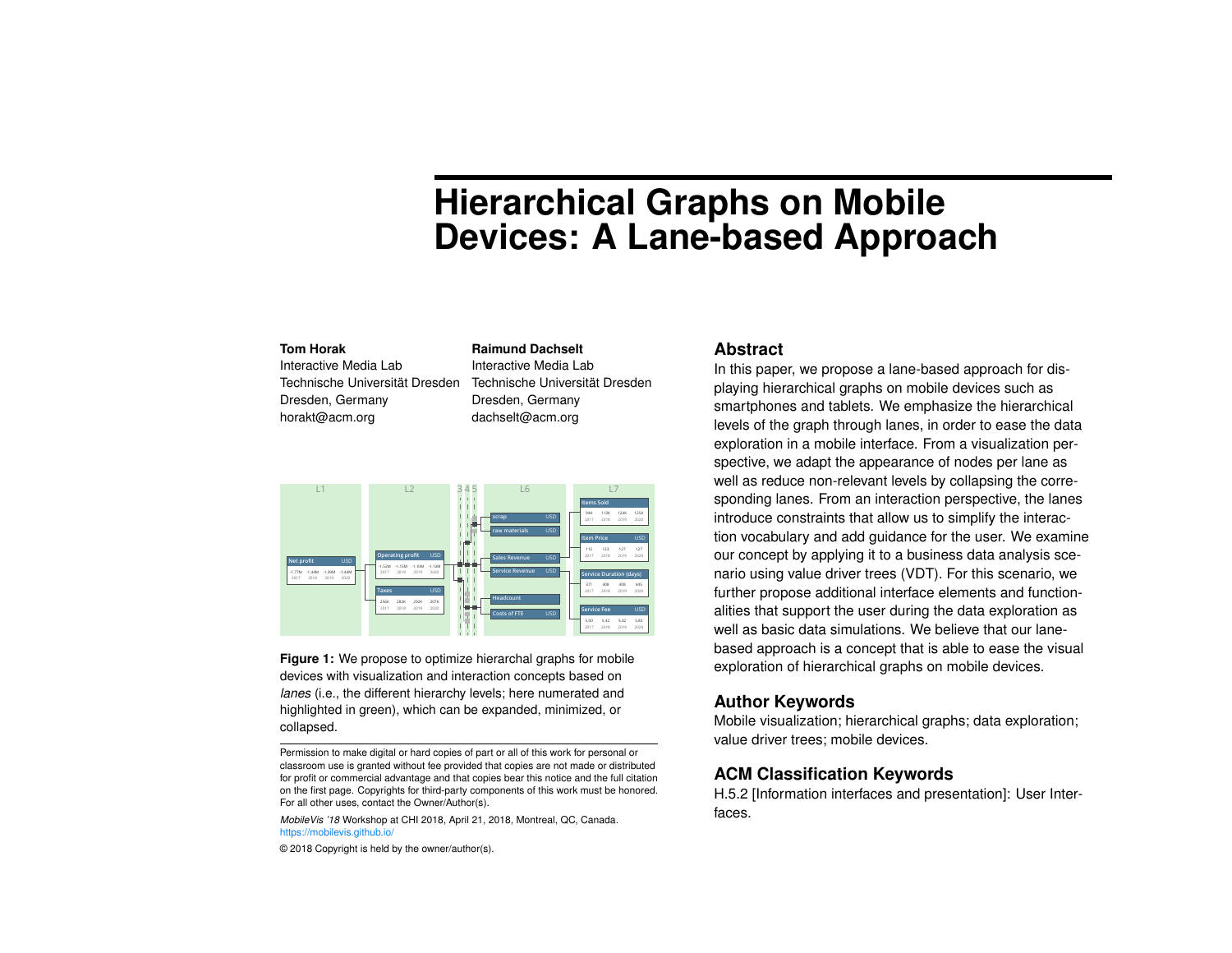Types of Hierarchical Graphs:



<span id="page-1-0"></span>**Figure 2:** In directed acyclic graphs (DAG) and multitrees [\[6\]](#page-5-0), nodes can have multiple parents, however, multitrees do not allow for diamonds (i.e., multiple paths from one node to another). In normal trees, each node has only one parent node, and only one root node exists

## **Introduction & Background**

Hierarchical graphs are particularly interesting as they come with special layout requirements. Formally, they are directed acyclic graphs (DAG), which are laid out via a hierarchical graph drawing approach (see [Figure 2\)](#page-1-0). While graphs in general can often be freely altered, the importance to recognize existing hierarchy levels and how nodes in the lower levels influence nodes in the upper levels lead to certain layout restrictions. For instance, in organization charts of companies it is essential to identify in which level a certain person is, who is assigned to this person, and who are the supervisors. This fixed structure of hierarchical graphs is especially challenging when adapting them for small screens. In context of the emerging need for visual exploration tools on mobile devices, such as tablets or smartphones, this issue is getting more prominent again and requires both new visualization and new interaction concepts.

Especially in the management level of companies, the need for monitoring a companies' performance *on the go* is increasing. While providing selected single data points is straightforward, enabling more complex business data analysis on mobile devices remains challenging. An example for such a more complex analysis are value driver trees (VDT): they represent characteristics as well as parameters of a business and how these influence each other [\[1,](#page-5-1) [13\]](#page-6-0), in most cases a company's value drivers and their impact on key performance indicators (KPIs). Value drivers are specific adjustable parameters of a business, e.g., number of sold items, item price, or number of employees, while KPIs are common business indicators, e.g., net profit, operating profit, or gross sales. Importantly, the value drivers often affect multiple other nodes, i.e., nodes can have multiple parents. Thus, VDTs can be DAGs or multitrees [\[6\]](#page-5-0) and must not necessarily be trees (cf. [Figure 2\)](#page-1-0). Typically, the

<span id="page-1-1"></span>

**Figure 3:** Value driver trees represent multiple relevant parameters of a business and how these affect each other. In many cases, a company's KPIs (at the higher levels) and value drivers (at the lower levels) are of most interest.

nodes of a VDT show the value of a given attribute for multiple years, allowing recognizing trends over time. While the size of VDTs depends heavily on the company and their analysis strategy, the example graph given in [Figure 3](#page-1-1) is representative for small and midsize companies.

Besides general research on how to design hierarchical visualizations [\[4,](#page-5-2) [14\]](#page-6-1), there also exists work on navigating in trees and hierarchical graphs. Already 15 years ago, two similar concepts for exploring larger trees were proposed: SpaceTree [\[12\]](#page-6-2) and Degree-of-interest Trees [\[3,](#page-5-3) [8\]](#page-5-4). Both try to show only as many nodes of the tree as fit into the available screen space, while the remaining subtrees are indicated through triangle representations at the parent node. In a similar fashion, McGuffin and Balakrishnan [\[11\]](#page-6-3) proposed different layout strategies for multitrees as well as interaction mechanisms to expand multiple levels of collapsed subtrees. For more complex hierarchical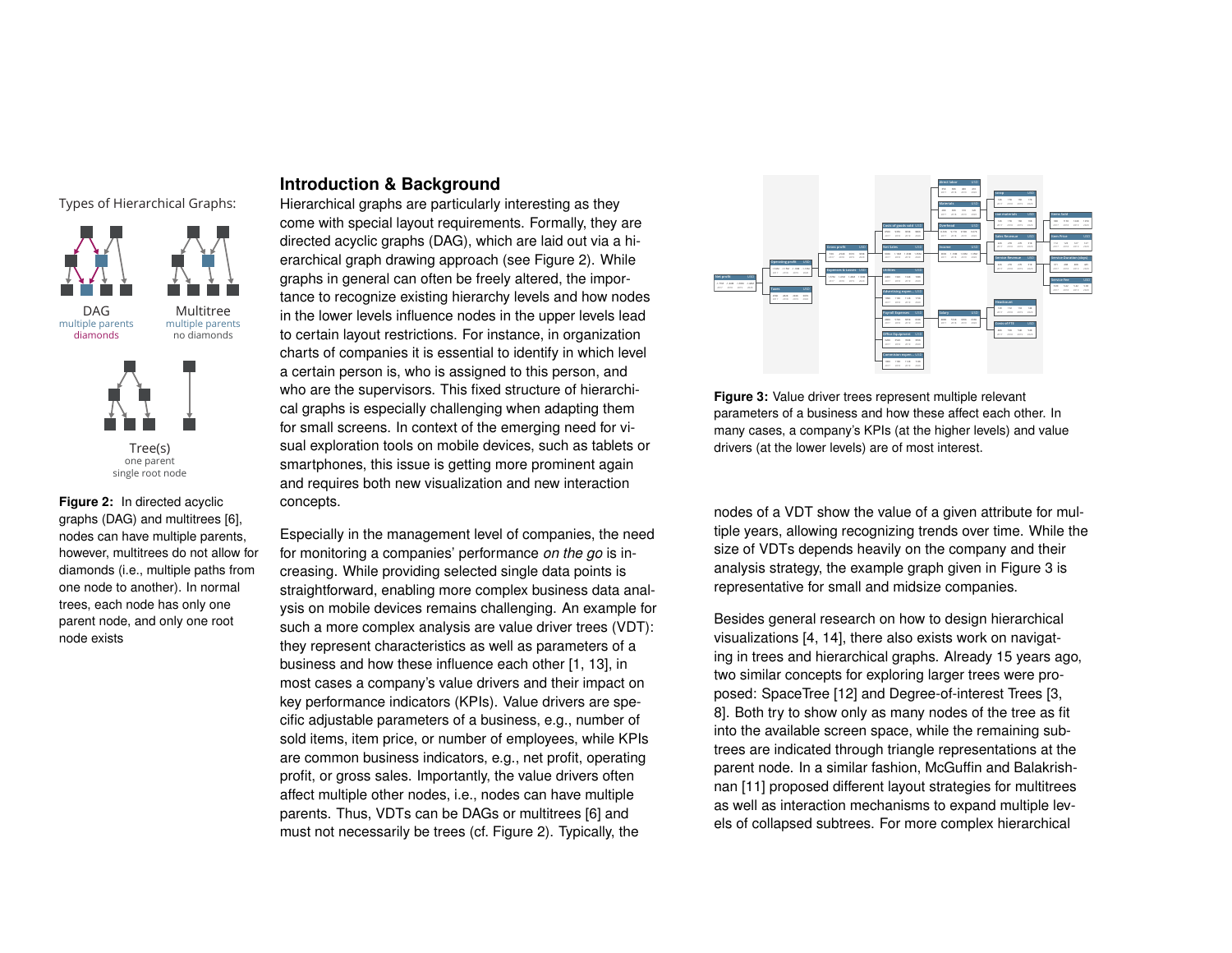

<span id="page-2-0"></span>**Figure 4:** For lanes with many nodes, the nodes can be displayed in a minimized way.

graphs, Gladisch et al. [\[7\]](#page-5-5) proposed a split view interface, where the hierarchical structure was used to adjust the level of abstraction of nodes. To reduce the complexity of hierarchical graphs, Lee et al. [\[10\]](#page-6-4) developed the Treeplus interface allowing to explore such a graph sequentially in a tree-like fashion. While these concepts are able to ease the exploration, they (i) are not focused on mobile devices, and (ii) assume that users follow a top-down approach, i.e., expand a certain subtree in order to see more details. In contrast, in VDTs the leaf nodes are often representing determining factors for the data analysis, hence hiding them by collapsing whole subtrees is unfavorable. Horak et al. [\[9\]](#page-6-5) considered these aspects in an earlier conceptual work, but focused on concepts of semantic zooming and embedded visualizations.

#### **Lane-based Graph Layout**

When working with hierarchical graphs, in most cases some specific levels (e.g., top and bottom level) or node types (e.g., leaf nodes) are of particular interest. This is similar for VDTs: the value drivers are typically at the bottom levels of the graph while the KPIs are located in the top levels [\[13\]](#page-6-0). As a result, not all levels are of the same interest to the user. We want to exploit this aspect by proposing a lanebased visualization and interaction approach: each lane represents a hierarchy level and can be individually controlled. More specifically, these lanes allow for two things: (i) applying different visualization adaptations to each lane, and (ii) adding constraints to user interactions in order to simplify navigation and manipulation while guiding the user. Following the typical layout of VDTs, the lanes are in a horizontal order. The nodes themselves are visualized as wide rectangles as this is common in VDTs. Although other forms could be beneficial in certain situations (e.g., tall rectangles, squares), we will not consider them in this paper.

<span id="page-2-1"></span>

**Figure 5:** Lanes can be collapsed (dotted lines) in favor of a few selected lanes. Swiping horizontally allows navigating between lanes (a to b).

When bringing these visualizations to mobile devices, the limited display space is the most prominent challenge. As the tree is growing from left to right, a landscape orientation allows for the highest number of displayed lanes at the same time. However, as a lane can contain many nodes, it is possible that not all nodes fit in the available vertical space. To reduce the need for vertical scrolling inside a lane, we propose to shrink the nodes of these lanes to a minimized version where the non-essential details are removed [\(Figure 4\)](#page-2-0). If still not all nodes can be displayed at the same time, vertical scrolling is enabled for this lane; the other lanes are not affected. In order to scroll all lanes in parallel, a vertical two-finger drag can be used. In some situations it can be required to manually adapt the level of detail, which equals a constrained semantic zooming (e.g., expanding or minimizing nodes of a lane by pinch) or a details-on-demand operation (e.g., tapping a node).

The horizontal spread is also limited, i.e., in many situations there is not enough space to show all lanes. Therefore, inspired by Elmqvist et al. [\[5\]](#page-5-6) and Butscher et al. [\[2\]](#page-5-7), we propose to collapse lanes that are of less interest (i.e., the lanes in the middle). As shown in [Figure 1](#page-0-0) and [Fig-](#page-2-1)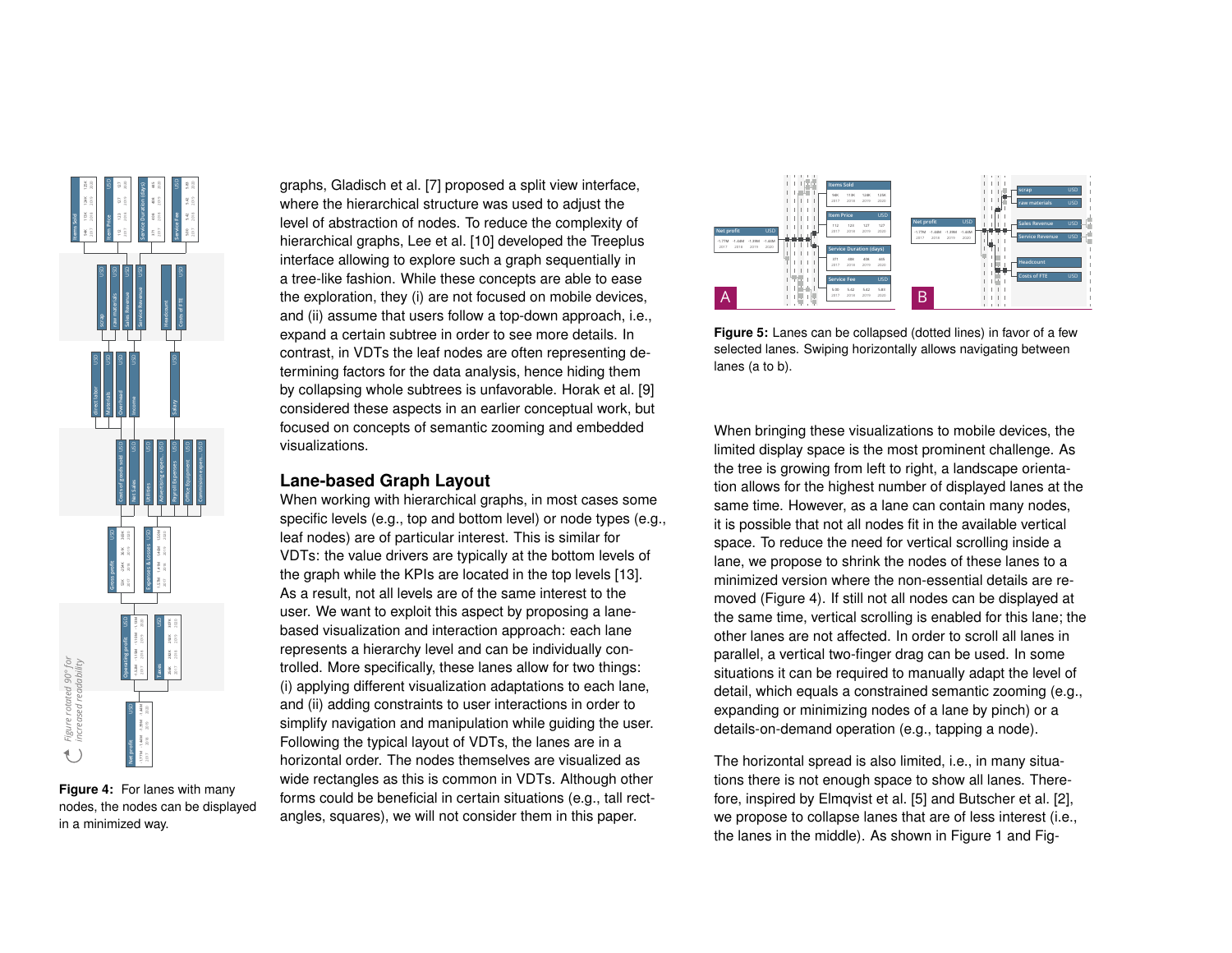



<span id="page-3-0"></span>**Figure 6:** (a) Nodes can be pinned to a top bar; (b) a pinned-only mode provides a special view on these nodes.

[ure 5,](#page-2-1) these collapsed lanes are displayed as dotted lines. All nodes and links are indicated in light gray and visually emphasized if they are part of a path between one of the nodes in the expanded lanes. To display the name of such an (indicated) node of a collapsed lane on demand, a tap could be used. For navigation, we propose that a horizontal swipe on one of the expanded lanes allows switching to a neighboring lane, i.e., swiping right collapses the current lane while expanding the next lane on the left [\(Figure 5a](#page-2-1) to b) and vice versa. In order to quickly access a collapsed lane (i.e., dotted line), double tapping on this lane could directly expand it in favor of the closest, currently expanded lane. Regarding tablet devices, we consider a number of four to five lanes—depending on the size and resolution as optimal to be able to display the nodes and their content in an easily readable way. On smartphones, we propose an optimal number of only two lanes, as they are smaller and mostly held in portrait mode. However, it should be possible to manually adapt the number of expanded lanes to match different user preferences, for instance, through a horizontal pinch gesture spanning multiple lanes. As it is possible that not all lanes fit into the display space, horizontal scrolling could be supported by a two-finger drag.

As a result, the different adaptations of lanes (collapsed, minimized, expanded) represent a degree of interest from the user in these lanes, where multiple focus points (i.e., lanes) can exist. This lane-based approach is in contrast to, e.g., the degree-of-interest trees (DOITrees) [\[3,](#page-5-3) [8\]](#page-5-4), in which the focus is on single nodes. While our adaptations are saving a significant amount of space—similar to DOITrees they also preserve the visibility of specific lanes (i.e., hierarchy levels) at the same time. For larger graphs with a high number of lanes or nodes per lane, our approach faces clear limitations. In these cases, both horizontal and vertical scrolling can get necessary, which increases the effort

for keeping track of all nodes. In these situations, additional techniques such as extended semantic zooming [\[9\]](#page-6-5), collapsing larger graph parts [\[12,](#page-6-2) [3\]](#page-5-3), or alternative representations could be incorporated. However, in context of our described application case, most of the VDTs are manageable in size.

#### **Pinning of Nodes**

Besides the lane-based graph layout, we propose to provide further interface elements and interaction flows for the presented application case on a mobile device. As outlined before, users are particularly interested in analyzing the effects of a changed value driver on certain KPIs or other nodes. However, these nodes may not always be located in the same lane. For instance, in our example graph, the driver nodes are not exclusively in the last lane but in the last two, while the KPI nodes are distributed across three different lanes. Therefore, we propose to allow the pinning of nodes.

By performing a long tap on a node, a copy of this node is pinned at a bar at the top of the screen. In the top bar, nodes are displayed in a simplified way showing the name, unit and value for a particular year [\(Figure 6a](#page-3-0)). This representation is decoupled from the graph view, thus no links are shown. On smartphones, the bar can naturally hold four to five nodes; when adding more nodes the bar should become scrollable. We propose that the pinned nodes also serve as a quick access: tapping on a node navigates to the corresponding lane, i.e., opening and expanding the lane if it is not already in focus. By again long tapping on the node, it could be unpinned.

In some situations, the user wants to focus purely on the pinned nodes. Therefore, we propose to offer a *pinnedonly mode*, which is a simplified presentation of the pinned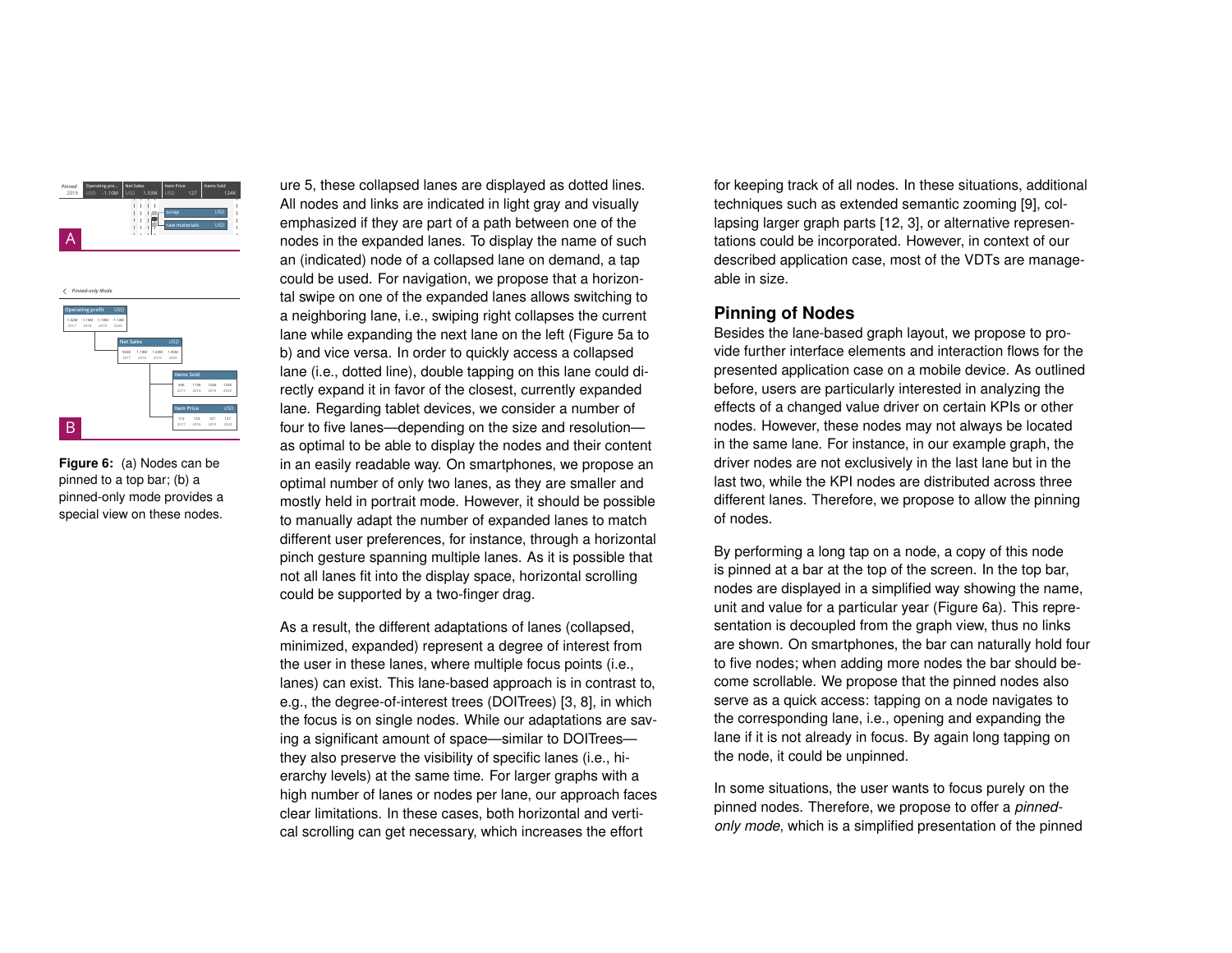

**Figure 7:** Mock-up of editing a value on a Samsung Galaxy S8 smartphone with opened keyboard.

<span id="page-4-0"></span>

<span id="page-4-1"></span>**Figure 8:** A bottom bar allows storing and accessing different states resulting from value manipulations.

nodes [\(Figure 6b](#page-3-0)). The nodes are connected with links; however, no other nodes are shown or indicated. The layout here is similar to an indented tree. The mode can be activated or deactivated by a long tap on the top bar.

## **Simulating different States**

In order to actually manipulate a node and start a simulation, it must be possible to edit values. By double tapping on a node, an edit view with a date picker for the year and an input field for the value could be offered [\(Figure 7\)](#page-4-0). When confirming the changed value, the graph is updated and the changes in other nodes are displayed. We propose a split view layout while editing; both the graph and the edit view should be visible at the same time. However, it must be considered that the virtual keyboard of mobile devices requires a certain amount of space, as visible in [Figure 7.](#page-4-0)

After adjusting the value drivers, the user may want to store this simulation for later use. By performing a long tap on an empty area of any lane, a menu allows to store the current state with a short description. Analogous to the top bar with pinned nodes, the stored sets are displayed in a bottom bar and can be restored by tapping [\(Figure 8\)](#page-4-1). This allows the user to create and compare different scenarios (e.g., optimistic vs. pessimistic) by quickly switching between these states. For both the top bar and the bottom bar, the bar title on the left serves as a toggle to hide the remaining part of the bar, which allows to save display space if required.

### **Discussion & Conclusion**

In this paper, we propose a lane-based approach for visualizing hierarchical graphs and interacting with them on mobile devices [\(Figure 7](#page-4-0) and [9\)](#page-4-2). The lane concept allows us to introduce some constraints in favor of an improved mobile experience. For instance, instead of freely panning and zooming in parallel, we separate and limit these interac-

<span id="page-4-2"></span>

**Figure 9:** Mock-up of the envisioned mobile interface on a Samsung Galaxy S3 tablet.

tions. Users can swipe horizontally to switch between single lanes or scroll the viewport horizontally with a two-finger drag; vertical scrolling can be performed by a one-finger drag for a single lane or by a two-finger drag for all lanes in parallel (if scrollable). The zooming is limited to two states, a minimal node layout and a default layout, as well as encapsulated for each lane.

While such constraints can have negative implications, we believe that these constraints can improve the user experience especially on mobile devices. Furthermore, the lanes provide a degree of responsiveness allowing to adapt the visualization to different devices and screen estates. In combination, we believe that our concepts allow for an easy exploration of value driver trees on the go: managers are able to quickly view the most important values while still perceiving the overall interplay between them. Mainly, this is supported by emphasizing the top and bot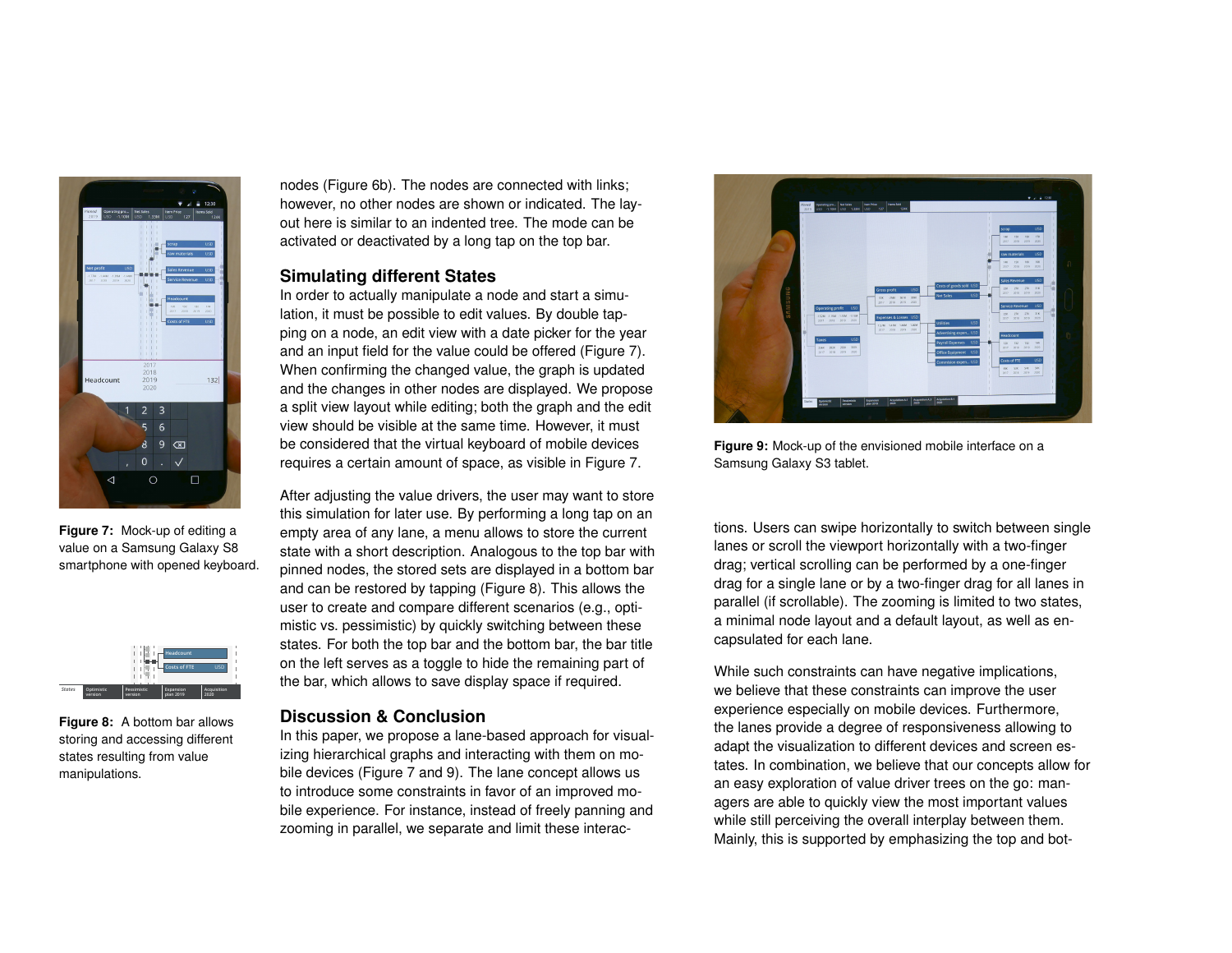tom lanes—leveraging the implicit knowledge about the graph's structure—instead of forcing a top-down navigation approach, as it is often the case in tree visualization interfaces.

Of course, our concepts heavily depend on the application case as well as the visualization and their properties. In our case, the hierarchical graphs come with a clear and strict layout; in other layouts, e.g., force-directed ones, our lanebased approach does not directly apply. However, as future work it could be interesting to look into such application scenarios and how our ideas could adapt (e.g., constraining both interaction and visual adaptations onto clusters). For now, we plan to implement our described concepts in a prototype and study our ideas in more depth.

#### **Acknowledgments**

This work was supported in part by DFG grant DA 1319/3-3 (GEMS 2.0).

## **REFERENCES**

- <span id="page-5-1"></span>1. Rama Akkiraju and Ruoyi Zhou. 2012. Measuring Service Solution Quality in Services Outsourcing Projects Using Value Driver Tree Approach. In *2012 Annual SRII Global Conference*. IEEE. DOI: <http://dx.doi.org/10.1109/srii.2012.30>
- <span id="page-5-7"></span>2. Simon Butscher, Kasper Hornbæk, and Harald Reiterer. 2014. SpaceFold and PhysicLenses: Simultaneous Multifocus Navigation on Touch Surfaces. In *Proceedings of the 2014 International Working Conference on Advanced Visual Interfaces*. ACM, 209–216. DOI:

<http://dx.doi.org/10.1145/2598153.2598177>

<span id="page-5-3"></span>3. Stuart K. Card and David Nation. 2002. Degree-of-interest Trees: A Component of an Attention-reactive User Interface. In *Proceedings of the Working Conference on Advanced Visual Interfaces*. ACM, 231–245. DOI: <http://dx.doi.org/10.1145/1556262.1556300>

- <span id="page-5-2"></span>4. Niklas Elmqvist and Jean-Daniel Fekete. 2010. Hierarchical Aggregation for Information Visualization: Overview, Techniques, and Design Guidelines. *IEEE Transactions on Visualization and Computer Graphics* 16, 3 (may 2010), 439–454. DOI: <http://dx.doi.org/10.1109/tvcg.2009.84>
- <span id="page-5-6"></span>5. Niklas Elmqvist, Nathalie Henry, Yann Riche, and Jean-Daniel Fekete. 2010. Mélange: Space Folding for Visual Exploration. *IEEE Transactions on Visualization and Computer Graphics* 16, 3 (may 2010), 468–483. DOI:<http://dx.doi.org/10.1109/tvcg.2009.86>
- <span id="page-5-0"></span>6. George W. Furnas and Jeff Zacks. 1994. Multitrees: enriching and reusing hierarchical structure. In *Proceedings of the ACM Conference on Human Factors in Computing Systems*. ACM, 330–336. DOI: <http://dx.doi.org/10.1145/191666.191778>
- <span id="page-5-5"></span>7. Stefan Gladisch, Heidrun Schumann, and Christian Tominski. 2013. Navigation Recommendations for Exploring Hierarchical Graphs. In *Advances in Visual Computing*. Springer Berlin Heidelberg, 36–47. DOI: [http://dx.doi.org/10.1007/978-3-642-41939-3\\_4](http://dx.doi.org/10.1007/978-3-642-41939-3_4)
- <span id="page-5-4"></span>8. Jeffrey Heer and Stuart K. Card. 2004. DOITrees Revisited: Scalable, Space-constrained Visualization of Hierarchical Data. In *Proceedings of the Working Conference on Advanced Visual Interfaces*. ACM, 421–424. DOI:

<http://dx.doi.org/10.1145/989863.989941>